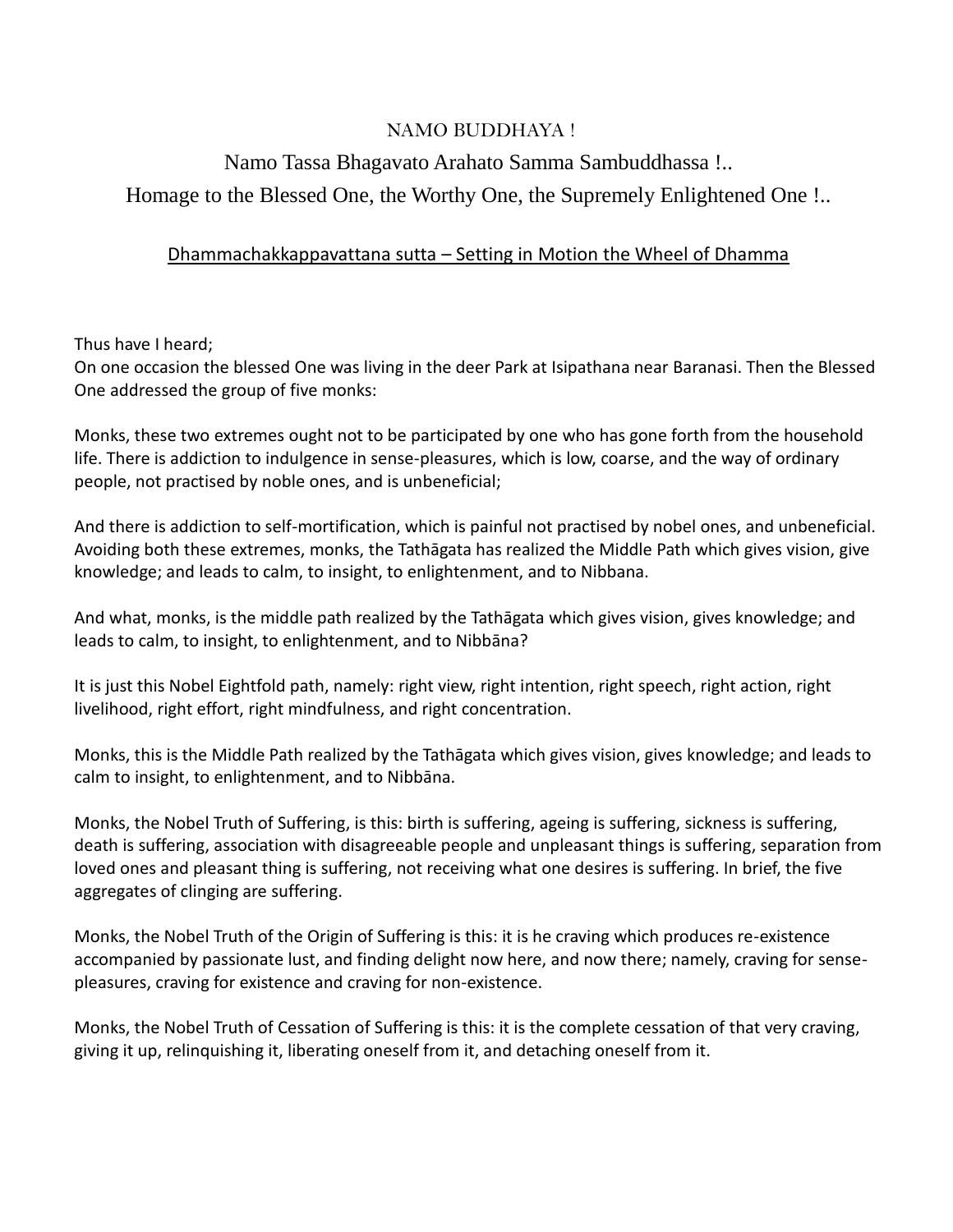Monks, the Nobel truth of the Path leading to the Cessation of Suffering is this: it is just this Nobel Eightfold Path, namely: right view, right intention, right speech, right action, right livelihood, right effort, right mindfulness, and right concentration.

Monks, this is the Nobel truth of Suffering. Such was the vision, the understanding, the wisdom, the knowledge, the light that arose in me, concerning things not heard before.

Monks, this Suffering as a Nobel Truth should be fully realized. Such was the vision, the understanding, the wisdom, the knowledge, the light that arose in me, concerning things not heard before Monks, this suffering as a Nobel Truth has been fully realized by me. Such was the vision, the understanding, the wisdom, the knowledge, the light that arose in me, concerning things not heard before.

Monks, this is the Nobel Truth of the Origin of Suffering. Such was the vision, the understanding, the wisdom, the knowledge, the light that arose in me, concerning things not heard before.

Monks, this Origin of Suffering as a Nobel Truth should be eradicated. Such was the vision, the understanding, the wisdom, the knowledge, the light that arose in me, concerning things not heard before.

Monks, this is the origin of Suffering as a Nobel Truth has been eradicated by me. Such was the vision, the understanding, the wisdom, the knowledge, the light that arose in me, concerning things not heard before.

Monks, this is the Nobel Truth of the Cessation of Suffering. Such was the vision, the understanding, the wisdom, the knowledge, the light that arose in me, concerning things not heard before.

Monks, this Cessation of Suffering as a Nobel Truth should be attained. Such was the vision, the understanding, the wisdom, the knowledge, the light that arose in me, concerning things not heard before.

Monks, this Cessation of Suffering as a Nobel Truth has been attained by me. Such was the vision, the understanding, the wisdom, the knowledge, the light that arose in me, concerning things not heard before.

Monks, this is the Nobel Truth of the Path leading to the Cessation of Suffering. Such was the vision, the understanding, the wisdom, the knowledge, the light that arose in me, concerning things not heard before.

Monks, this path leading to the Cessation of Suffering as a Nobel Truth should be developed. Such was the vision, the understanding, the wisdom, the knowledge, the light that arose in me, concerning things not heard before.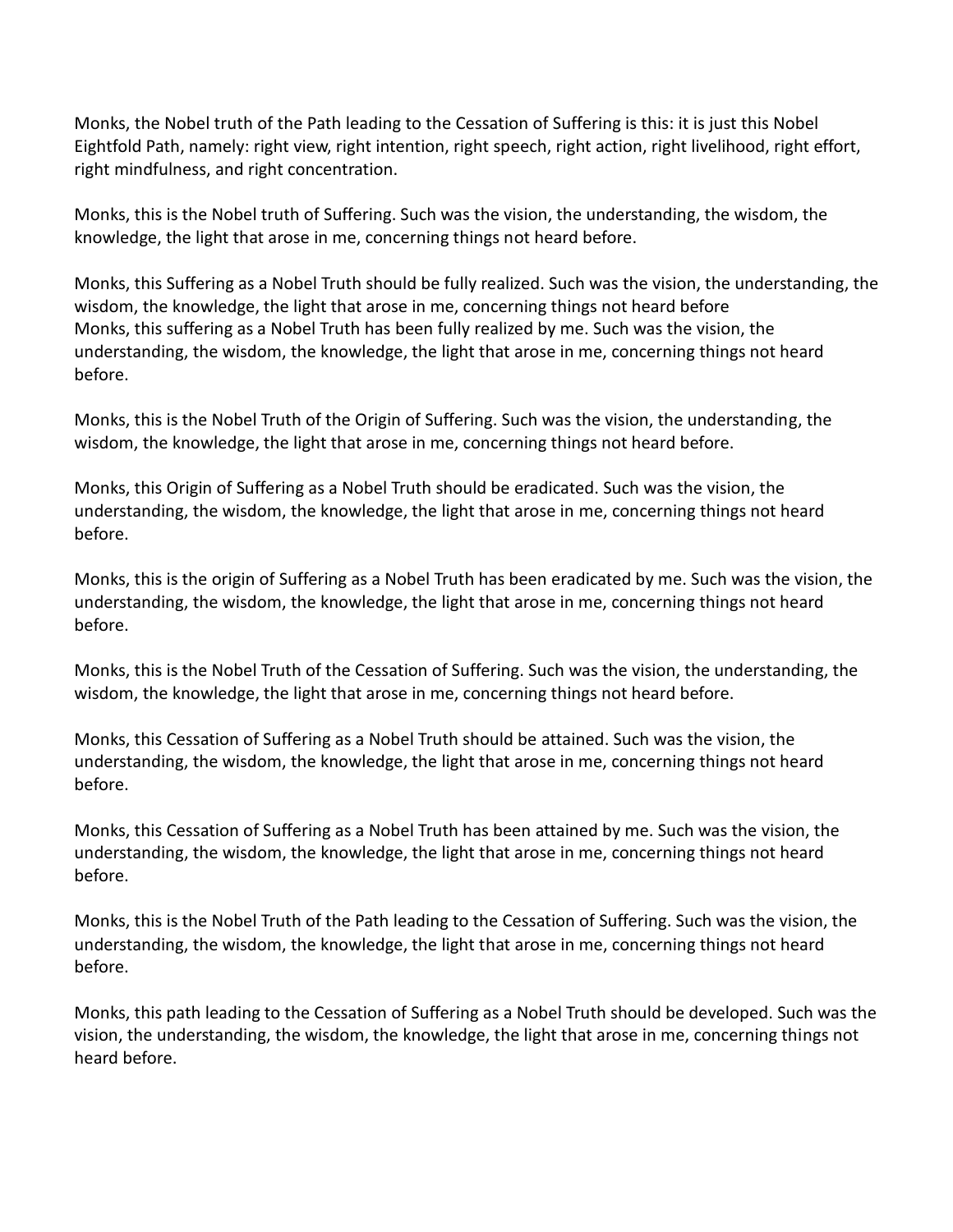Monks, this path leading to the Cessation of Suffering as a Nobel Truth has been developed by me. Such was the vision, the understanding, the wisdom, the knowledge, the light that arose in me, concerning things not heard before.

Monks, so long as my knowledge and vision of these Four Nobel Truths, as they really are, were not perfected in their three phases and twelve aspects, I did not claim to have realized the matches supreme Enlightenment, in this world with its devās, with its Māras and Brahmas; in this generation with its recluses and brāhmins, with its devās and humans.

Monks, but when my knowledge and vision of the Four Nobel Truths, as they really are, were perfected in their three phases and twelve aspects, then I claimed to have realized matches supreme Enlightenment, in this world with its devās, with its Māras and Brahmas; in this generation with its recluses and brāhmins, with its devās and humans.

And a vision arose in me thus: Unshakable is the liberation of my mind. This is my last birth. Now there is no more re-birth for me.

The blessed One taught this discourse on setting in motion the Wheel of Dhamma. The group of five monks was delighted, and they rejoiced in the words of the blessed One.

When this discourse was thus expounded, there arose in the venerable Kondañña the passion-free stainless eye of Dhamma; "Whatever has the nature of arising has the nature of ceasing"

Now when the Blessed One set in motion the Wheel of Dhamma, the earth devās proclaimed thus: "The Matchless Wheel of Dhamma which cannot be stopped by any recluse, brāhmin, deva, Māra or Brahma, or anyone in the world, is set in motion by the Blessed One in the Deer park at Isipatana near Bārānasi."

Upon hearing the proclamation of the earth Devā, all the Cātummaharājika devās proclaimed thus: … Upon hearing the proclamation of the e Cātummaharājika devās, all the Tāvatimsa devās proclaimed thus: …

Upon hearing the proclamation of the Tāvatimsa devās, all the Yāma devās proclaimed thus: …

Upon hearing the proclamation of the Yāma Devā, all the Tusita devās proclaimed thus: …

Upon hearing the proclamation of the Tusita Devā, all the Nimmānarati devās proclaimed thus: …

Upon hearing the proclamation of the Nimmānarati Devā, all the Paranimmita devās proclaimed thus: …

Upon hearing the proclamation of the Paranimmita Devā, all the brahmaparisajja devās proclaimed thus:

…

Upon hearing the proclamation of the brahmaparisajja Devā, all the brahmapurohita devās proclaimed thus: …